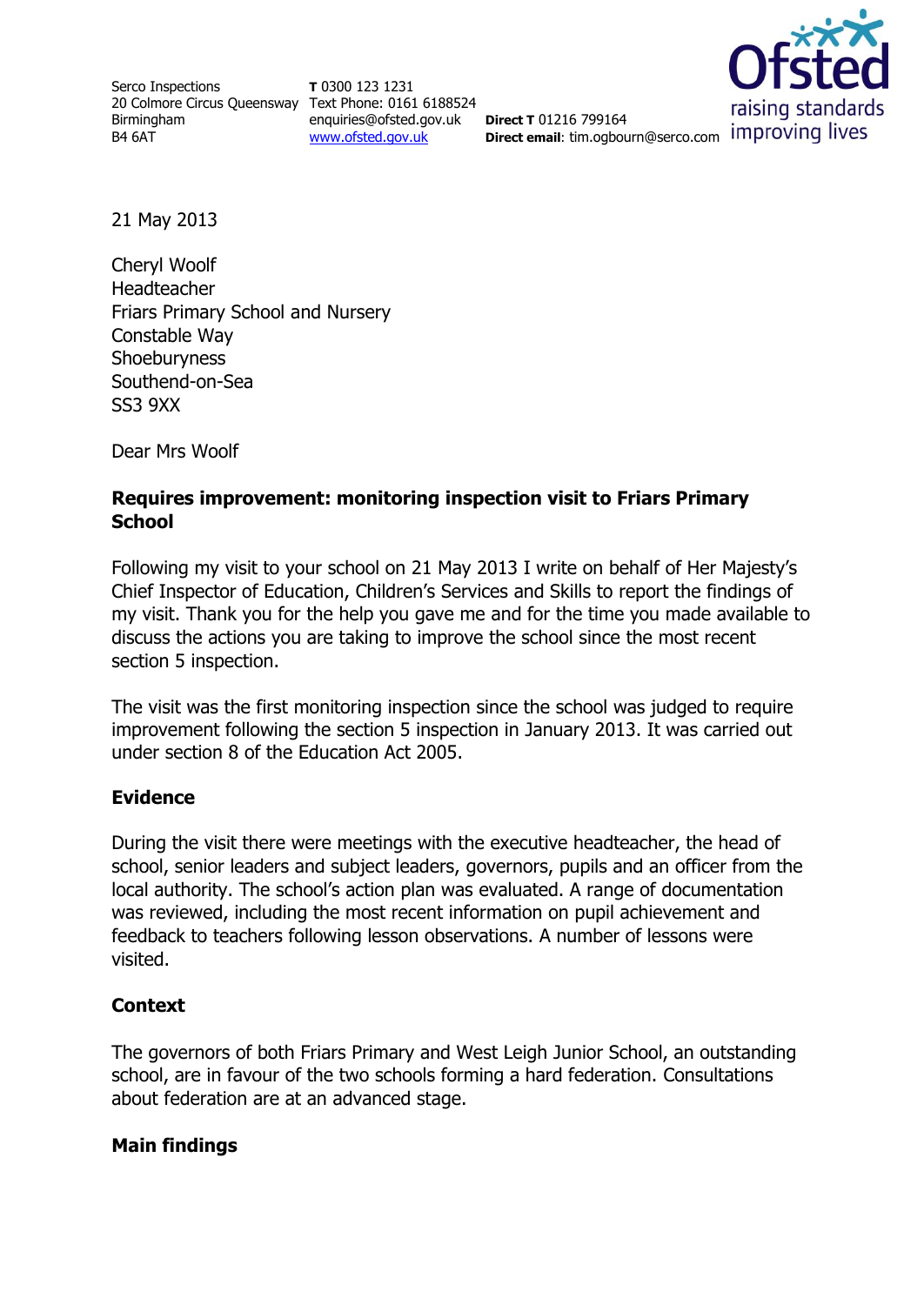

School leaders are successfully putting in place their post-inspection action plan. The plan covers appropriately the areas requiring improvement identified at the previous inspection.

There are signs that teaching is improving. In the Early Years Foundation Stage children now have good opportunities to learn through play and exploration. Recent assessments, checked by the local authority, show children in the Reception classes are achieving higher than in the past. In other year groups, training for staff on reading, questioning and marking is improving the quality of teaching. For example, pupils in some of the classes visited rose to the challenge of explaining their reasoning when giving answers. Others are responding thoughtfully to tasks set for them in written feedback. School leaders observe teaching regularly. Their feedback following observations is very helpful. It is driving better teaching because it includes excellent advice to help teachers become more effective.

Behaviour is also improving. Disruption in lessons is rarer because lessons now are more interesting. When issues arise the school provides one-to-support and works closely with families. These strategies are helping individual pupils manage their behaviour more successfully.

Subject leaders have a better understanding of what they need to do to improve teaching and pupil achievement. For example, they have discovered that some teachers have weak subject knowledge and would benefit from effective training and guidance. Currently ways of holding subject leaders to account for their work do not focus precisely enough on the impact of their roles on teaching and achievement.

The governing body has increased its effectiveness. Training has helped governors be clearer about the questions they have to ask and the evidence they need to gather to check how well the school is doing. This puts them in a stronger position to fulfil their responsibilities.

Senior leaders and governors are taking effective action to tackle the areas requiring improvement identified at the recent section 5 inspection. The school should take further action to:

- provide training and guidance that equips all teachers with the knowledge required to teach all subjects well
- ensure subject leaders report on the impact of their work on teaching and achievement.

Ofsted may carry out further visits and, where necessary, provide further support and challenge to the school until its next section 5 inspection.

## **External support**

The local authority works closely with the school. It has brokered a very successful partnership with an outstanding school and is currently managing the process that